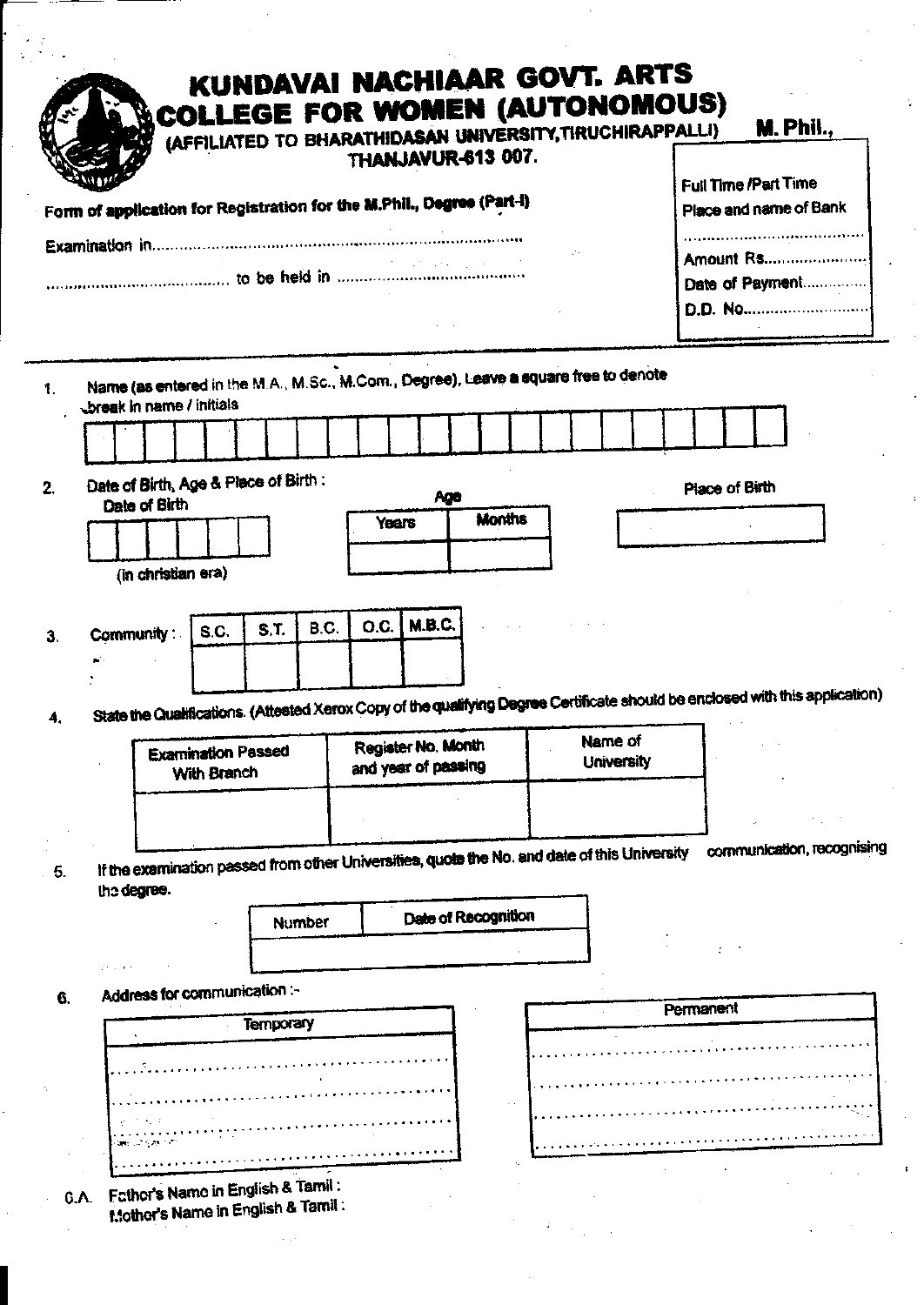|  |  | Paper or papers for which the candidate is now appearing : FIRST SEMESTER (Regular / arrear) |
|--|--|----------------------------------------------------------------------------------------------|
|  |  |                                                                                              |

| Paper-2  |                                             |
|----------|---------------------------------------------|
| (Unit 1) |                                             |
| (Unit 2) | $\sim$<br>,,,,,,,,,,,,,,,,,,,,,,,,,,,,,,,,, |
|          |                                             |

Note : Candidates are requested to fill this Column with utmost care by writing the correct title of the Papers especially Paper-III

 $-2$ 

Papers for which and semester under which the candidate has already appeared and passed / failed together with 8. Register Number, Month and Year:

| <b>Rgister Number</b> | Paper<br>Code No. | Pass / Fall | Month & Year |
|-----------------------|-------------------|-------------|--------------|
|                       |                   |             |              |
|                       |                   |             |              |

Name and designation of the Supervisor of the candidate: 9.

#### 10. Signature or the Supervisor

11. Signature of the Head of the Department of the College in which the candidate underwent the course

> Signature of the Head of the Dept./ Principal of the institution as the case may be in which the candidte underwent the course.

#### Signature of Applicant.

Date

**Station** .<br>..............................

(College/Dept. Seal)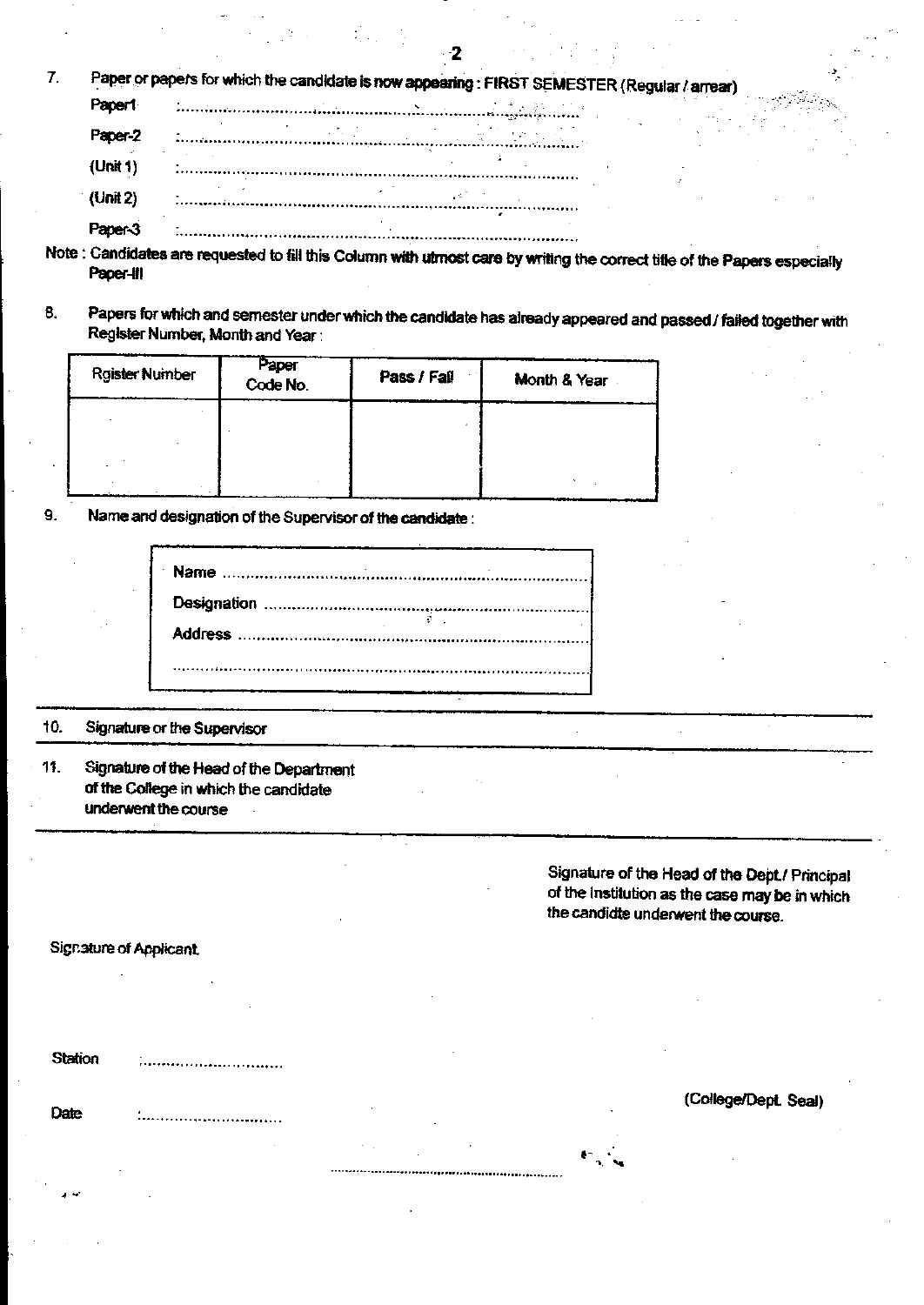

Signature of the Guide / Head of the Dept., with Date & Seal.

# CONTROLLER OF EXAMINATIONS

Candidate's Photo

**P.T.O.,**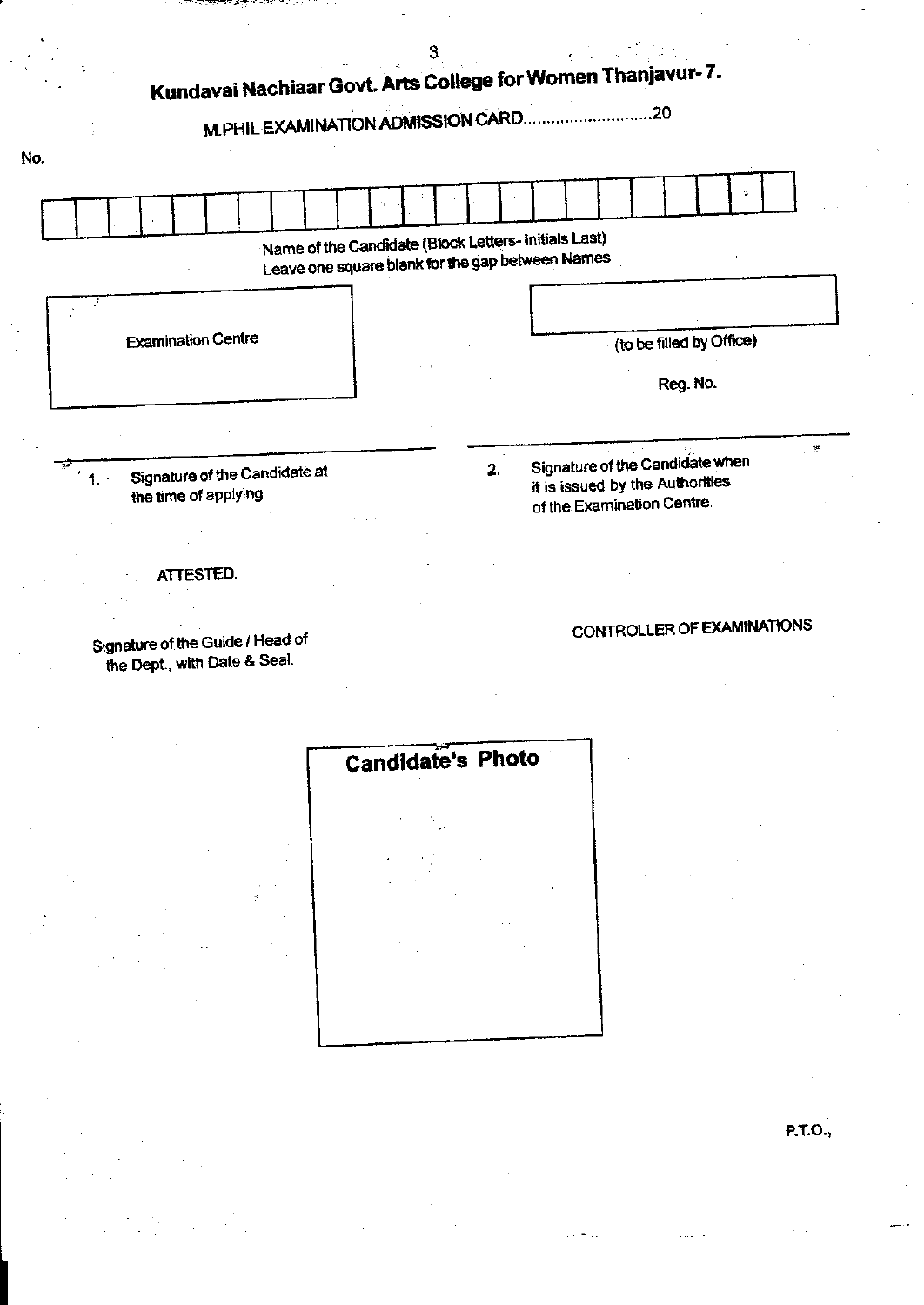#### **INSTRUCTIONS TO CANDIDATES**

Candidates should refer to the Notice Board of the Respective Colleges / Department for the Last Date for Receipt of Applications and the correct Date of the Commencement of the Examinations.

- 2. THE FEES PRESCRIBED IS AS FOLLOWS
	- a) For Each Written Paper : Rs. 250/-
	- b) For Application : Rs. 25/-
	- c) For Mark Statement : Rs. 60/-
- 3. Late application will be accepted after the date specified on Payment of Penalty fee of Rs. 100/- upto 7 days. Under no circumstances, will any application be received thereafter. The fee once paid, will not be refunded under any circumstances or held over for a subsequent examination.
- 4. All remittances will have to be made only by Chalan Payable to Bank.
- 5. All Application should be forwarded through the Head of the Department of Institutions/Departments in which they underwent the Course.

### **PLEASE NOTE**

- 1. This card should accompany the Examination Registration Form.
- 2. Signature of the Candidate should be Attested by the Guide / Head of the Dept. of the College.
- 3. Signature of the Candidte 2 should be obtained by the issuing Authorities at the time of issue of the Examination Admission Card to the Candidate.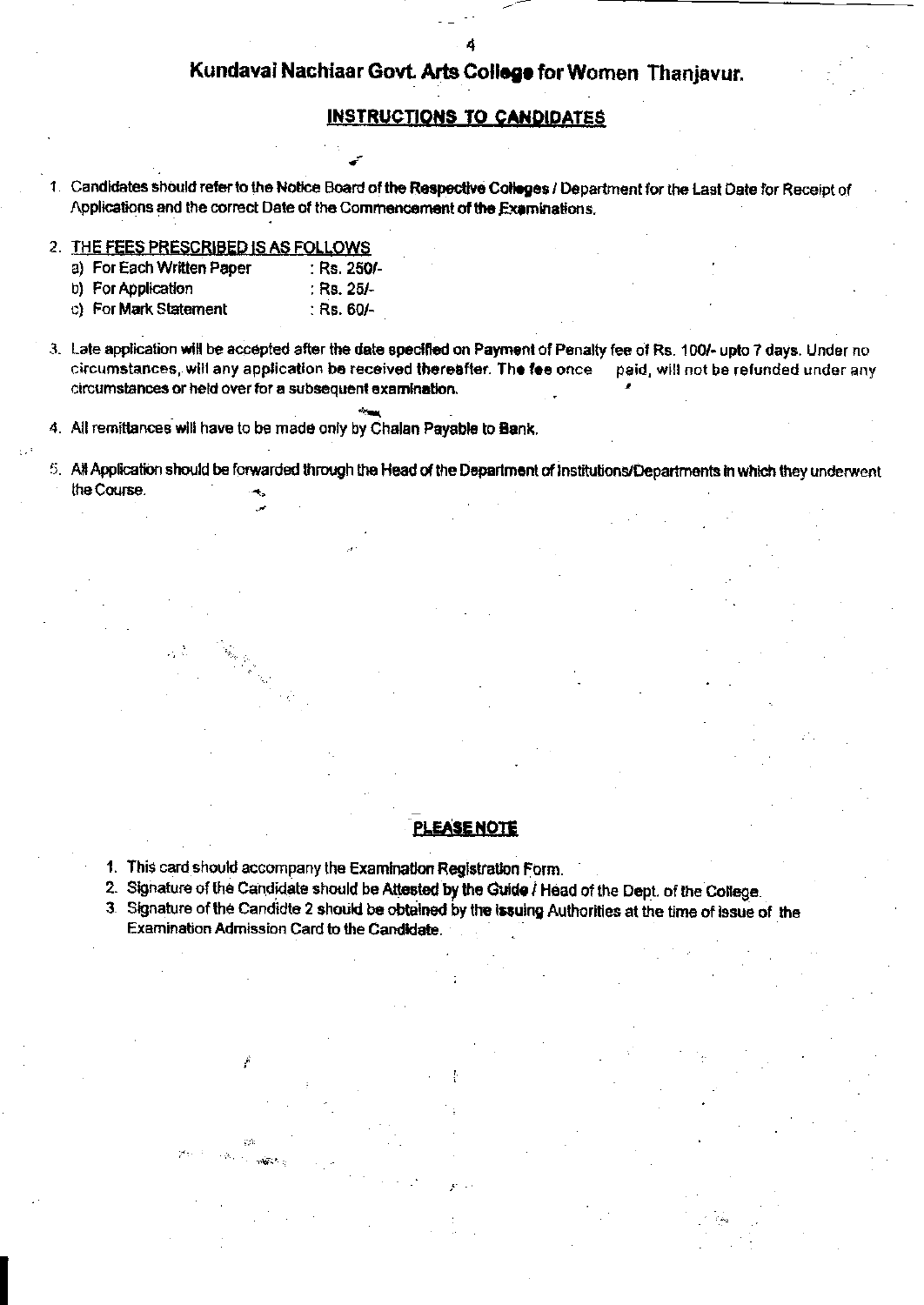|    |                                                                                                    |                        |      |           |             |     | THANJAVUR-613 007. |                    |  |                    |     |           |                        | M. Phil. | FULL TIME / PART TIME |
|----|----------------------------------------------------------------------------------------------------|------------------------|------|-----------|-------------|-----|--------------------|--------------------|--|--------------------|-----|-----------|------------------------|----------|-----------------------|
|    |                                                                                                    |                        |      |           |             |     |                    |                    |  |                    |     |           | Place and name of Bank |          |                       |
|    | FORM OF APPLICATION FOR REGISTRATION                                                               |                        |      |           |             |     |                    |                    |  |                    |     |           |                        |          |                       |
|    | FOR THE II SEMESTER M.PHIL., DEGREE                                                                |                        |      |           |             |     |                    |                    |  |                    |     |           |                        |          |                       |
|    |                                                                                                    |                        |      |           |             |     |                    |                    |  |                    |     |           |                        |          |                       |
|    |                                                                                                    |                        |      |           |             |     |                    |                    |  |                    |     |           |                        |          |                       |
| 1. | State whether Full time or part time candidate and appearing for second semester.                  |                        |      |           |             |     |                    |                    |  |                    |     |           |                        |          |                       |
|    |                                                                                                    |                        |      |           |             |     |                    |                    |  |                    |     |           |                        |          |                       |
|    |                                                                                                    | Full time or part time |      |           |             |     |                    |                    |  | <b>II SEMESTER</b> |     |           |                        |          |                       |
|    |                                                                                                    |                        |      |           |             |     |                    |                    |  |                    |     |           |                        |          |                       |
|    | Name (as entered in the M.A., M.Sc., M.Com., Leave a square free to denote break in names/initials |                        |      |           |             |     |                    |                    |  |                    |     |           |                        |          |                       |
|    |                                                                                                    |                        |      |           |             |     |                    |                    |  |                    |     |           |                        |          |                       |
|    | Date of Birth, Age, and Place of Birth:                                                            |                        |      |           |             |     |                    |                    |  |                    |     |           |                        |          |                       |
|    |                                                                                                    |                        |      |           |             |     |                    |                    |  |                    |     |           |                        |          |                       |
|    | Place of Birth                                                                                     |                        |      |           |             |     |                    | Date of Birth      |  |                    |     |           | Years                  |          | <b>Months</b>         |
|    |                                                                                                    |                        |      |           |             |     |                    |                    |  |                    | Age |           |                        |          |                       |
|    |                                                                                                    |                        |      |           |             |     |                    | (in Christian Era) |  |                    |     |           |                        |          |                       |
|    |                                                                                                    |                        |      |           |             |     |                    |                    |  |                    |     |           |                        |          |                       |
|    |                                                                                                    |                        | S.C. | S.T.      | <b>B.C.</b> | O.C |                    |                    |  |                    |     |           |                        |          |                       |
|    |                                                                                                    |                        |      |           |             |     |                    |                    |  |                    |     |           |                        |          |                       |
|    |                                                                                                    |                        |      |           |             |     |                    |                    |  |                    |     |           |                        |          |                       |
|    | Address for Communication:                                                                         |                        |      |           |             |     |                    |                    |  |                    |     |           |                        |          |                       |
|    |                                                                                                    |                        |      | Temporary |             |     |                    |                    |  |                    |     | Permanent |                        |          |                       |
|    |                                                                                                    |                        |      |           |             |     |                    |                    |  |                    |     |           |                        |          |                       |
|    |                                                                                                    |                        |      |           |             |     |                    |                    |  |                    |     |           |                        |          |                       |
|    |                                                                                                    |                        |      |           |             |     |                    |                    |  |                    |     |           |                        |          |                       |
|    |                                                                                                    |                        |      |           |             |     |                    |                    |  |                    |     |           |                        |          |                       |
|    |                                                                                                    |                        |      |           |             |     |                    |                    |  |                    |     |           |                        |          |                       |
|    |                                                                                                    |                        |      |           |             |     |                    |                    |  |                    |     |           |                        |          |                       |

Taran

 $\lambda$ 

 $\bar{z}$ 

Father's name in English & Tamil:<br>Mother's Name in English & Tamil:

 $\mathcal{L}$ 

 $\mathcal{A}_\mathrm{c}$ 

 $\bar{\beta}$ 

÷,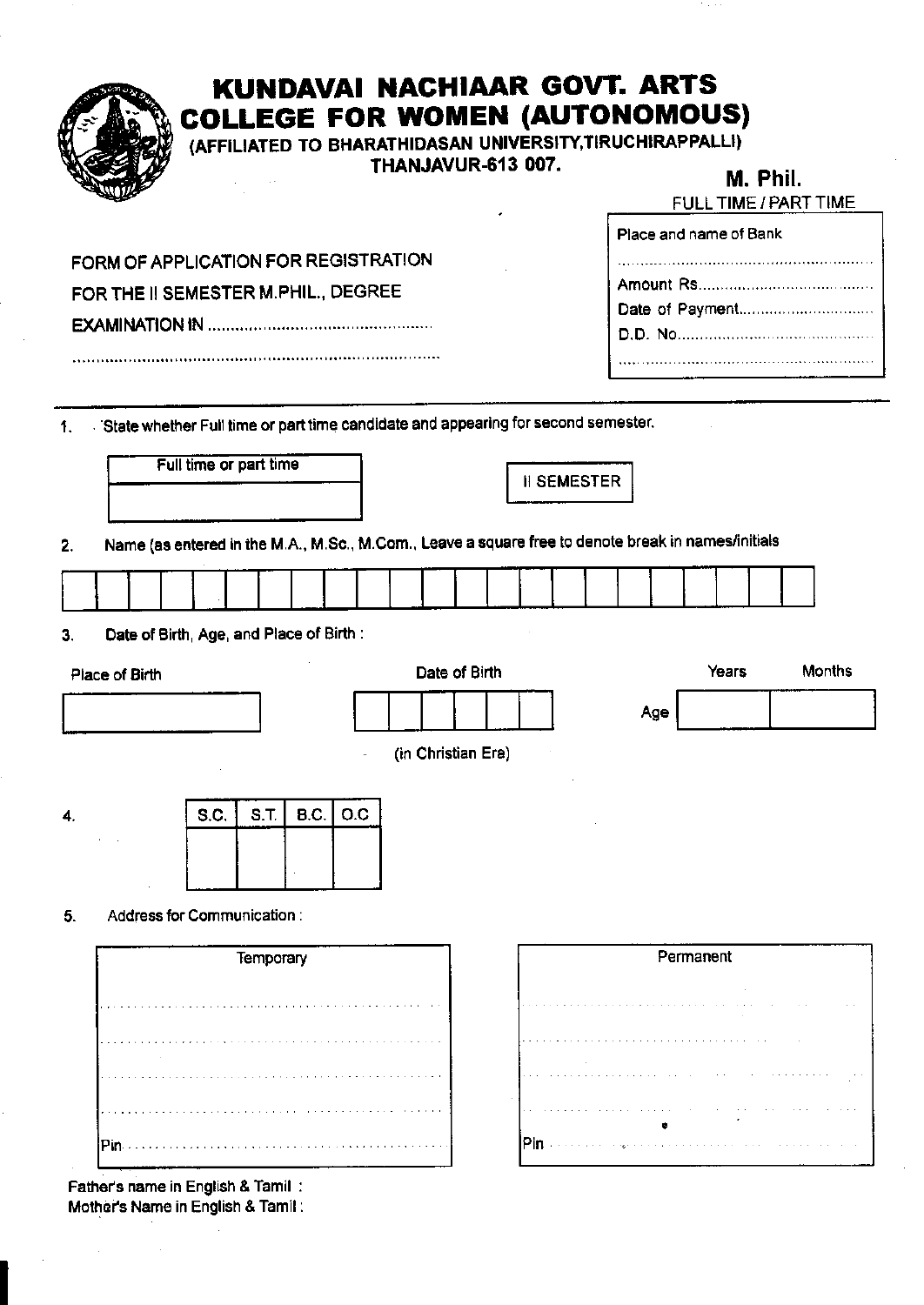Name of the Department of this College in which the applicant has undergone the M. Phil Course : 6.

| University Department  |      |    |  |
|------------------------|------|----|--|
| <b>College</b>         |      |    |  |
| <b>Period of Study</b> | From | To |  |

 $7.$ Paper or Papers for which and Semester under which the candidate has already appeared and passed together with Register Number, Month and Year:

| Paper/Papers<br>Passed | Category of<br>Course | <b>Register Number</b> | Month & Year |
|------------------------|-----------------------|------------------------|--------------|
| Paper-1                |                       |                        |              |
| Paper-2                |                       |                        |              |
| Paper-3                |                       |                        |              |

8. The Candidate is now appearing:

9.

 $\bar{z}$ 

**Station:** 

Date

 $\mathcal{L}_{\rm{max}} = 6.1$ 

| <b>Title of the Dissertation</b> |  |
|----------------------------------|--|
|                                  |  |
|                                  |  |
|                                  |  |

Name and designation of the Supervisor of the Candidate:

| Name        |  |
|-------------|--|
| Designation |  |
|             |  |
|             |  |

|       | $\sim$ 3.1             |                                                   |  |
|-------|------------------------|---------------------------------------------------|--|
| ter i | $\sim 80\,$ km $^{-1}$ | <b>Contractor</b>                                 |  |
|       |                        | <b>Contractor</b>                                 |  |
|       |                        | <b>Contractor</b><br>$\mathcal{F}(\mathcal{A})$ . |  |
|       |                        |                                                   |  |
|       |                        | ili (1989)<br>2. filmanin r                       |  |

 $10<sub>1</sub>$ Cignature of the Supervisor, who Conducts the M.Phil., Degree Course.

 $\sim 10^{11}$ 

 $\label{eq:2.1} \frac{1}{\sqrt{2}}\left(1-\frac{1}{2}\left(\rho\right)^2\right)-\frac{1}{2}\left(\rho\right)^2\left(\rho\right)^2\right)=0.$ 

 $\mathbf{w}$  and  $\mathbf{w} = \left\{ \left( \mathbf{z}_1, \cdots, \mathbf{z}_N \right) \right\}$ ang Liperan

 $11.$ Signature of the Head of the Department of the College in which the candidate underwent the course

**Signature of Applicant** 

Signature of Head of the Dept./ Principal of Institution as the case may be in which the candidate underwent the course.